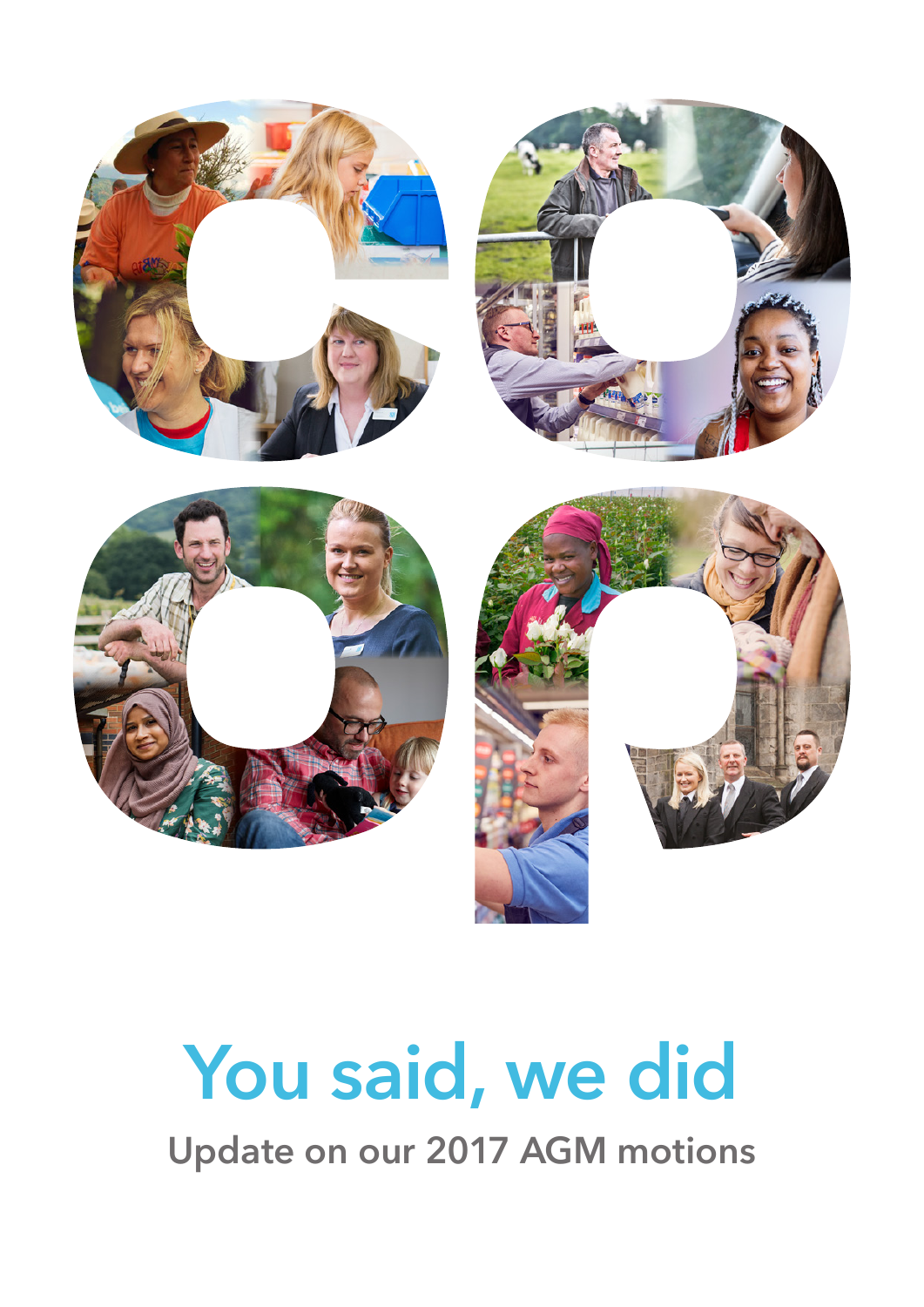## **Here's our update on our 2017 AGM motions**

## **Agreeing changes to Executive Pay**



#### **Last year we asked our members to approve the following motion:**

 To authorise the Remuneration Committee to simplify the incentive arrangements for the Executive by adjusting the balance and design of the annual and long-term incentives provided the total quantum that can be received for annual and long-term incentives does not exceed the amount available under the present arrangements.

Since the meeting, our Remuneration Committee has worked hard to review the element of pay which links to how our Co-op performs. In the past we've had two plans – one looking at performance over a year and the other looking at a three year period.

As a result of the review we have changed and simplified our approach and from 2018 we will have one Bonus Plan ("BP") that replaces the current Annual Incentive Plan ("AIP") and Long Term Incentive Plan ("LTIP").

The new BP will operate in a similar way to the current Annual Incentive Plan but with three key changes:

- i. The maximum opportunity increases as individuals will no longer participate in the LTIP.
- ii. A deferral period is being introduced: not all of the award will be paid in one go – 50% will be paid two years later, which means we'll still have an element which is long-term.
- iii. The current AIP profit target will be replaced by a number of measures which we believe are important to our Co-op. This goes beyond just

the financial performance and will cover other areas we, and our members, think are important such as community and colleagues.

We have provided further details about our new BP in our Remuneration Report that is part of our 2017 Annual Report and Accounts, which you can find at **co-operative.coop/annual-results**

The changes to the BP are in line with our 2017 AGM motions and ensure the 200% maximum opportunity in place under the old Annual and Long Term Incentive schemes remains in place.

We are, however, asking members to vote on a 2018 AGM motion to amend our Remuneration Policy – supporting a change for our Chief Executive. This change would mean our Chief Executive's overall pay would be more in line with what he would receive for a similar role elsewhere. Rather than increase his base pay the Remuneration Committee believes it is better to increase the element of pay that links to performance. This will mean the maximum amount which our Chief Executive could be paid for this element of his pay will increase from 200% to 250% of base pay. No payment would be made if performance is not good enough, but depending on the level of results achieved a payment of between nil and 250% of salary could be made.

We won't be increasing the maximum amount any other members of the Executive could receive under the BP. In fact in all but one other case, the maximum is lower than the previous 200%. We've provided further details in our Directors' Remuneration Report.

Long Term Incentive Plan awards already made in 2016 and 2017 will continue. So if goals are met, payments can still be made in 2018 and 2019 for these awards. No new awards will be made under the LTIP.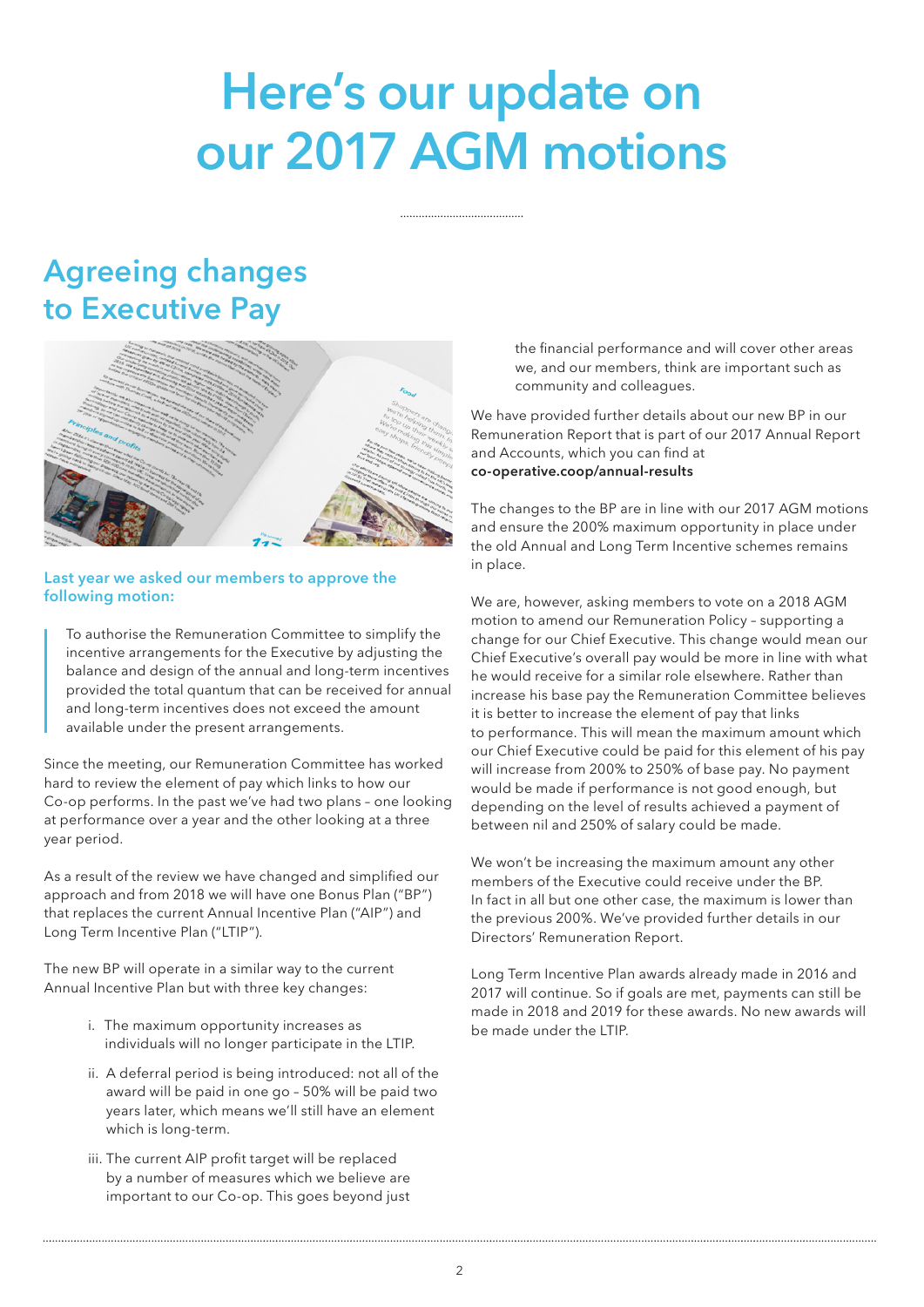## **Pay Gap**

**Last year, our members approved the following motion put forward by members:**

 This AGM notes that executive pay has increased significantly in the UK, whilst pay at the bottom for the lowest paid has largely stagnated. Co-operatives should be operating on a different basis that is more ethical and reflects greater equity within the workforce.

The Co-operative Group as a leading co-op in the UK should be setting the benchmarks which other co-operatives could adopt where appropriate. This ethical approach to pay ratios would be good business and make good co-operative sense reflecting our concern to ensure that our staff are fairly remunerated so as to keep delivering the business performance our society needs if we are to remain the public's convenience retailer of choice. We call upon the Board to review the current pay ratio from top to bottom and to set a strategy to narrow the differential to an appropriate level as reflects our co-operative principles and ethical approach to business, including progress towards a real living monthly wage for the lowest paid staff. We ask the Board to report on progress to the AGM in 2018.

Our Remuneration Committee and Board regularly discuss how we treat and pay our colleagues across our Co-op for the great job they do. We continue to pay above National Living Wage (NLW) and apply our rates to all colleagues. Unlike many other employers, we have chosen not to reduce rates for younger colleagues or Apprentices. We have also agreed to invest an additional £4m for our colleagues working in food stores and funeral homes in 2018.

This means we have increased hourly pay rates for our Customer Team Members by 6.1% in 2018 so their pay now starts at £8.02 per hour and rises to £8.18 per hour plus an extra £0.70 for colleagues based in London.

Last year we shared our pay ratio based on target earnings rather than actual. This is what we expect to be paid rather than what is actually paid. This approach makes sense to us and will make it easier for members to compare year on year to see how we are progressing with lowering the ratio. The Government are due to publish new regulations that require us to report on the ratio of pay between the company chief executive and their average UK worker. As a result we may have to change the way we report next year to meet the regulations.

This year the ratio between our highest paid executive and lowest paid colleague as at April 2018 is 1:48 on Base Pay only or 1:96 for Base Pay plus on target incentives.

The ratio between our highest paid executive and lowest paid colleague in April 2017 was 1:51 on Base Pay only or 1:101 for Base Pay plus on target incentives.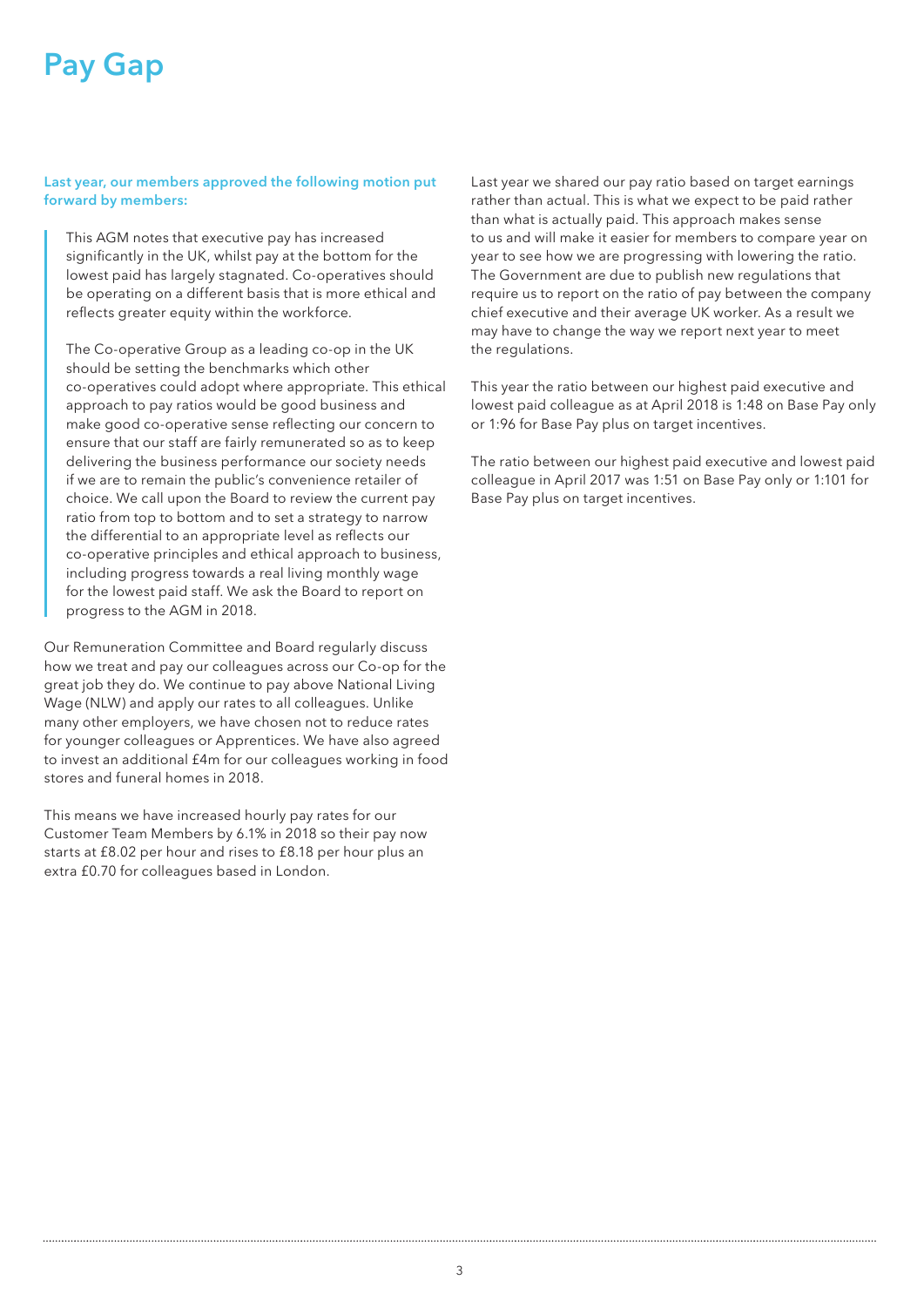## **Modern Slavery**



**Last year our members overwhelmingly approved the motion below:**

This AGM is saddened and horrified that more than 10,000 people are victims of Modern Slavery in the UK and:

- supports extending our Co-op's Bright Future partnership with City Hearts to other organisations who support victims of Modern Slavery;
- agrees our Co-op should raise awareness of the issue of Modern Slavery throughout the UK; and
- encourages our Co-op to campaign with members across the UK for greater support and opportunities for victims of Modern Slavery from local and central Government and from other co-operatives and businesses who can provide opportunities for victims to return to paid work.

Our Co-op has been a leader in campaigning against modern slavery and in the past year we have focussed on:

- 1) Offering victims of modern slavery paid work placements through our Bright Future programme
- 2) Lobbying the Government to increase the support provided to victims
- 3) Raising awareness of the issue among our members, communities and colleagues

We have a short summary of our work on Modern Slavery in 2017 which is available at **co-operative.coop/ethics/modern-slavery**

#### **Offering victims of modern slavery paid work placements through our Bright Future programme**

• We set out to create 30 new work placements in the programme's first year and by the end of 2017 we'd created 14 placements within the Co-operative Group and a further placement at Central England Co-operative through our partnership with The Jericho Trust. In 2018 we're expecting another 19 placements to start.

- We set up our initial partnership with the charity City Hearts and in 2017 we extended this and set up partnerships with six more charities who are experienced in supporting survivors of modern slavery: the Snowdrop Project, Sophie Hayes Foundation, Kalayaan, Hope for Justice, the Medaille Trust and The Jericho Trust. We've also started discussions with four more charities (Olallo House, Bakhita House, Migrant Help and Black Country Women's Aid).
- We know that to make a real difference we need others to join us. We've told as many people as possible about Bright Future and we've encouraged them to take part. We've been delighted by the response. By the end of 2017, 12 businesses have joined us; these include four of our food suppliers, several independent Co-op societies and other retailers and businesses.
- We recognise that there's always room for improvement so we commissioned the University of Liverpool to carry out an independent interim review of Bright Future, to help us understand opportunities for the future of the programme. We published the review in November and we've shared it widely with those tackling modern slavery in the UK.
- Our next steps on Project Bright Future in 2018 include extending our partnership with City Hearts and supporting them to set up a National Matching System for businesses and charities, and recruiting more businesses to offer placements to victims. We will also be working with the Sophie Hayes Foundation to provide pre-employment training.

#### **Lobbying the Government for better support for victims**

- Bright Future will only ever be one part of the solution for victims of modern slavery. There are many people who, because of their emotional or personal situation, are not ready or legally entitled to work. Those individuals are at risk of homelessness, poverty and re-trafficking.
- We're working to help change this situation, by recommending a longer period of support for victims. In 2017 we engaged with Parliament on this issue including:
- Supporting Lord McColl's Private Members' Bill on enhanced support for Victims of Modern Slavery and the #Freeforgood campaign
- Taking part in the Expert Group set up by Baroness Lola Young on her Private Members' Bill on Transparency in Supply Chains
- Taking part in the Business Against Slavery Forum at the invitation of the Home Secretary
- Submitting evidence to the Work and Pensions Committee inquiry into Support for Victims of Modern Slavery and evidence to the Joint Committee on Human Rights inquiry into Human Rights and Business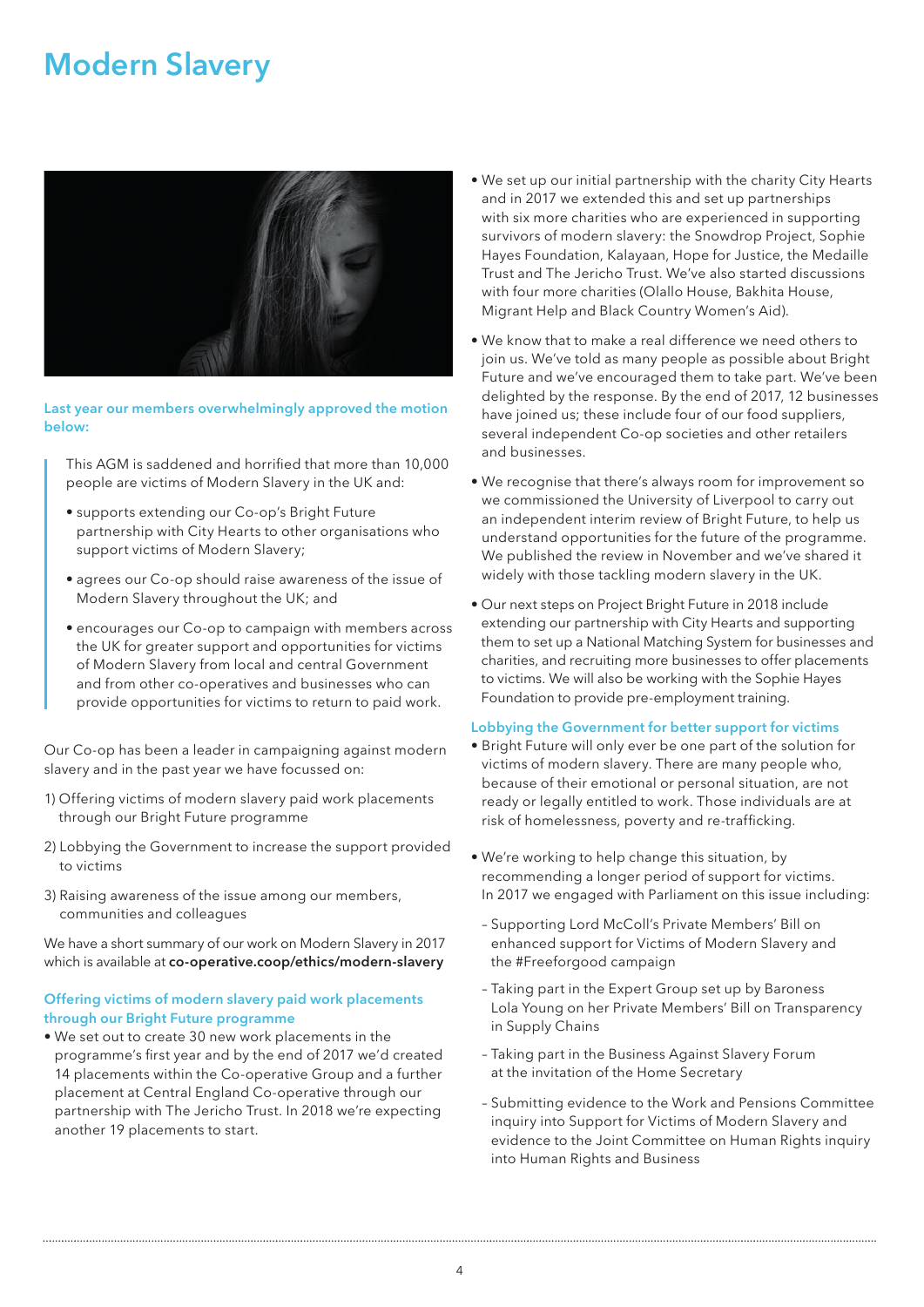- We've also engaged with a number of influential groups and individuals, including: the All Party Parliamentary Group on Human Trafficking and Modern Day Slavery, Scottish Government Implementation Group on Human Trafficking and Exploitation, Scottish Government Stakeholder Forum, the Office of the Anti-Slavery Commissioner, Anti-Slavery International, Human Trafficking Foundation, Salvation Army and Unseen.
- We have also been invited to share our experience and insight with a wide range of stakeholders including being a member of the Evening Standard Expert Panel on Slavery chaired by Cardinal Nichols and speaking at a UN Women Conference on slavery.

#### **Raising awareness of modern slavery among members, communities and colleagues**

• Although the issue of modern slavery has been getting more attention in government, business and the media, we know that the general public has little awareness of it.

According to our research 18% of people didn't know what modern slavery is – our campaign includes awareness raising activities.

• We're focusing first on our colleagues and members, as that's where we can have most impact. But we're also exploring opportunities to engage our customers and wider society.

#### **In 2017 we:**

- Held awareness raising activities on Anti-Slavery Day for colleagues in our support centre in Manchester. Stop the Traffik and Greater Manchester Police attended and gave advice on how to 'spot and stop' modern slavery.
- Included sessions on modern slavery at a number of Co-op 'Shape Your Community' member events across the UK.
- Included 'Spot it and Stop it' messages in our social media communications.
- Placed adverts in national newspapers to mark Anti-Slavery Day in October, enabling us to promote the UK Modern Slavery Helpline and provide guidance. Signed up to support London Evening Standard call to action on modern slavery.

In 2018 we're planning to increase our colleague, member and public awareness-raising activities further including carrying out further research to check people's awareness.

- Project Bright Future and our modern slavery campaigning have been recognised by the Government, the Independent Anti-Slavery Commissioner and key organisations working on modern slavery.
- We were awarded the Thomson Reuters Stop Slavery Award for global excellence in supplier engagement/capacity building and Bright Future.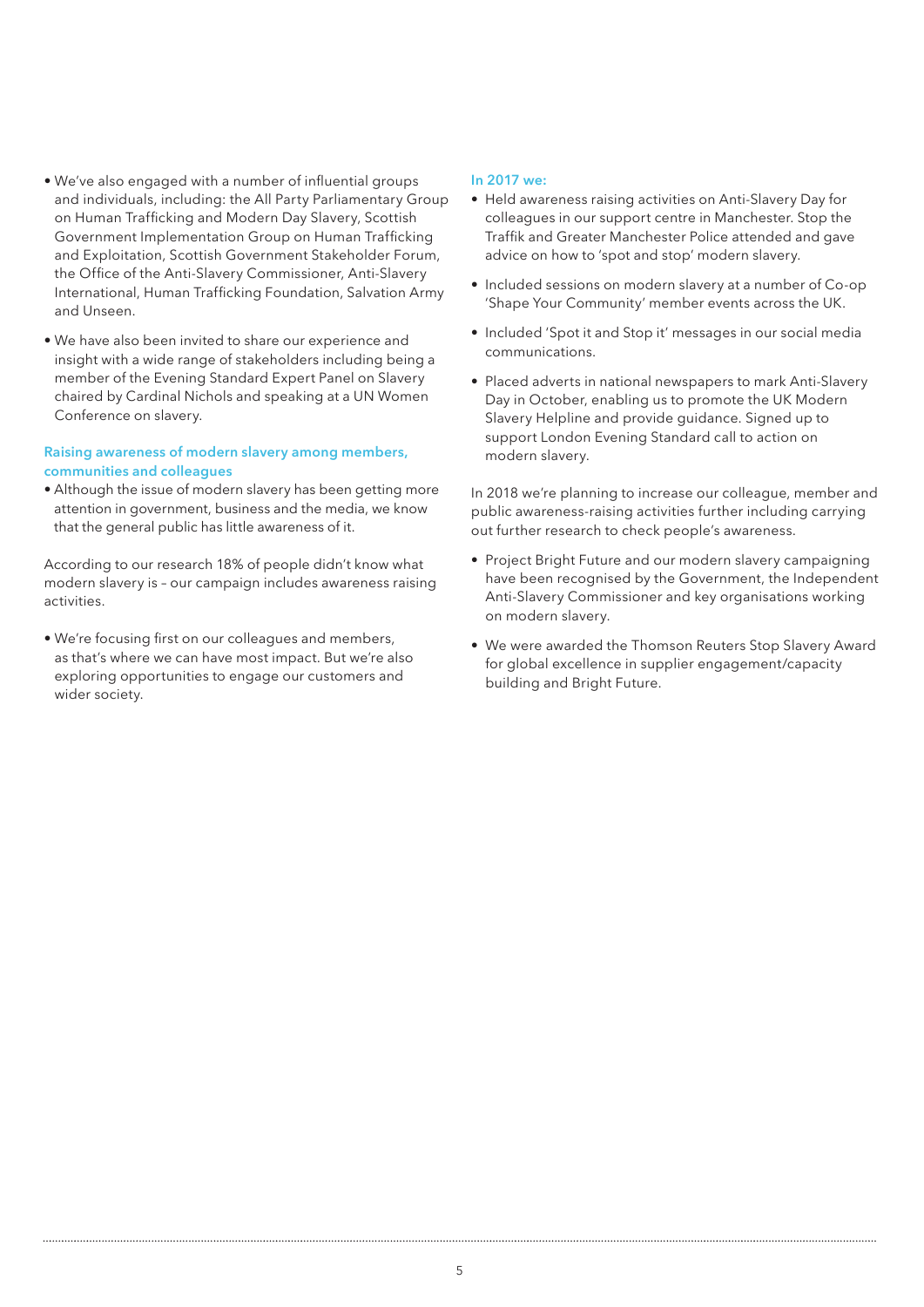## **Fairtrade**



#### **In 2017, our members also approved a motion relating to Fairtrade:**

 We welcome the support for Fairtrade being demonstrated by the Co-op. However, following Brexit, farmers in developing countries face new uncertainties around future tariffs and their access to the UK market. To help provide clarity about our continuing Fairtrade commitment post-Brexit and to strengthen the UK Co-operative Movements leadership position on Fairtrade, we urge the Co-op not only to remain committed to its Fairtrade values, but also to provide an assurance of stability to its Fairtrade suppliers and to explore additional ways of supporting them.

This motion gave us the opportunity to reconfirm our commitment to our Fairtrade producers.

#### **Cocoa, bananas, tea & coffee**

Since our AGM and on the back of our 2017 commitment to source all cocoa in Co-op own brand products on Fairtrade terms, we have further strengthened our ingredient sourcing policy.

During 2018's Fairtrade Fortnight, we made a further announcement – we're now working towards sourcing not just all of the cocoa but all of the bananas, tea and coffee we use in Co-op branded products to benefit Fairtrade producers. This means we're now 100% aligned to Fairtrade's own four core food commodity categories.

#### **Flowers**

We're the first retailer to stock 100% Fairtrade roses in all our bouquets when they're sourced from Africa, and that means almost 35 million Co-op Fairtrade African roses will be sold each year.

#### **Wine**

We are the largest sellers of Fairtrade wine in the world and we continue to lead the way - working with major brands to convert to Fairtrade and becoming the first and only retailer to sell Lebanon's only Fairtrade wine.

#### **Sugar**

All of our own brand sugar remains 100% Fairtrade, ensuring that across all the seven core categories, we lead the field.

We continue to lead the way with our commitment to Fairtrade and remain the UK's largest convenience sellers of Fairtrade products.

- In 2017, we significantly outperformed the market (sales in 2016 were +18% compared to a national market growth of 8%) and our continued commitment is extending our position further.
- In 2017 we saw our Fairtrade sales increase by 14% compared to the national market of 7%. We now have 19% of the Fairtrade market – selling more Fairtrade than all supermarkets except Sainsbury's.
- We lead the convenience market with 80% market share. This is largely due to our range of over 100 Fairtrade products (in 3000ft shops) compared to Sainsbury's Local with 33 lines and Tesco Express with 11. The range declines of our competitors are largely due to Cadbury moving away from Fairtrade and in the case of Sainsbury's, their losses on own brand tea.

#### **Supporting communities**

Alongside Fairtrade, we have been investing in additional project support, including a graduate nurse training in Kenya; clean water provision in Kenya, Malawi and Cote D'Ivoire, in partnership with The One Foundation; and extending our support in the latter into the second year of the Women's School of Leadership.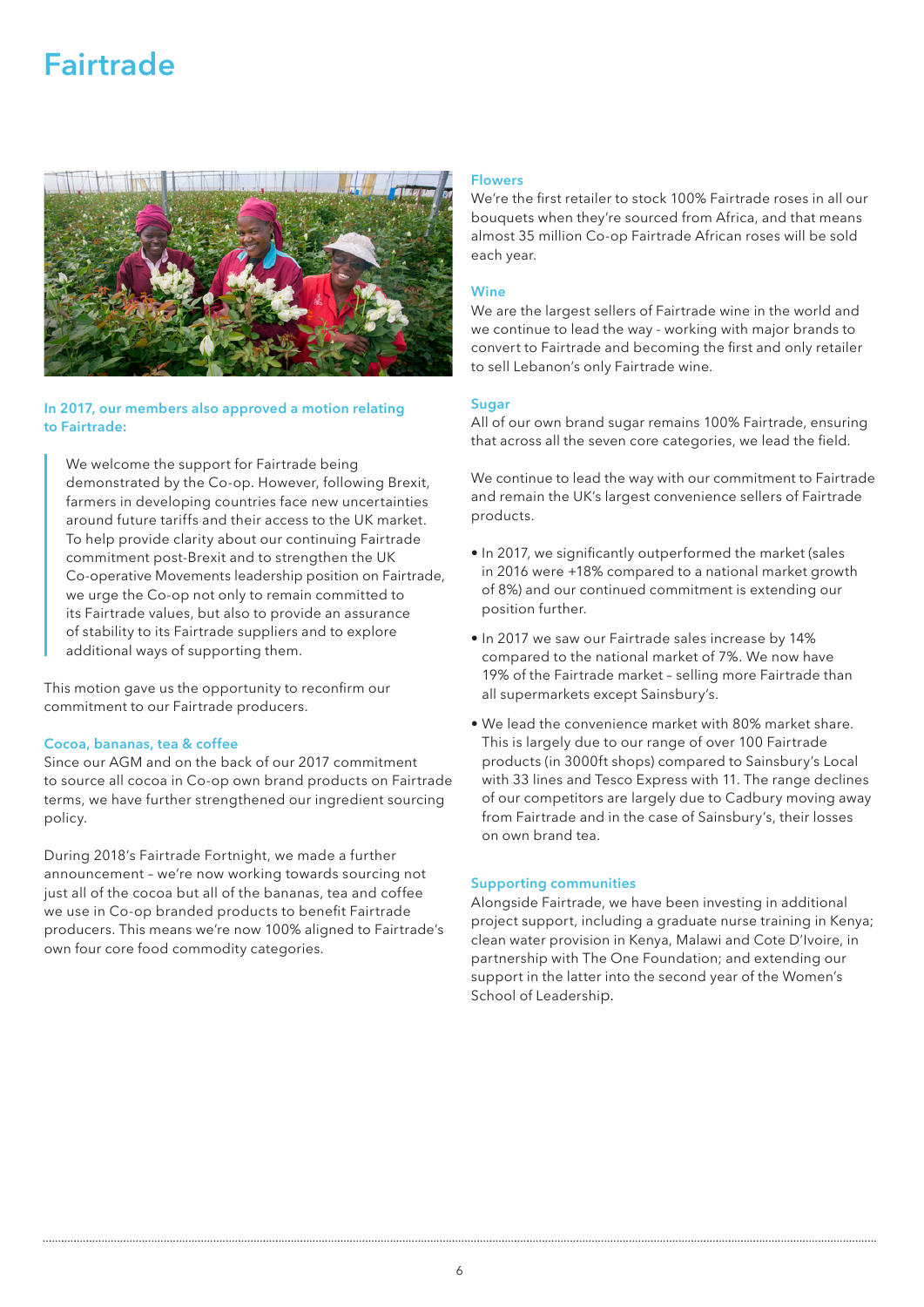## **Recycling**



#### **Our members also approved a motion on recycling:**

 This AGM recognises that while 85% of Co-op Members say that packaging recyclability is important to them currently two thirds of packaging in the UK on consumer goods goes unrecycled. Therefore, this AGM:

- supports our Co-op's aim to make 100% of our packaging easy to recycle, with an interim target of 80% easy to recycle by 2020;
- encourages our Co-op to work with people across the industry to seek better ways to package food and maximise the amount of packaging handled by re-cycling facilities in the UK; and
- agrees our Co-op should inform and guide shoppers about the positives and challenges behind recycling.

We're on track to reach our target of making all our packaging easy to recycle. We're now at 71% (by line) and our short-term goal is 80% by 2020. We have achieved this by introducing some market-leading innovations whilst also influencing the industry.

#### **Market leading innovations**

- We now make all our meat trays (red meat, mince and turkey trays) from one plastic, to make it easy to recycle.
- We've switched our pizza packaging bases from unrecyclable polystyrene to cardboard, saving 200 tonnes of unrecyclable poly-board from going to landfill each year.
- We've changed our produce trays from unrecyclable black plastic to clear – including moving our premium tomato trays from unrecyclable black plastic to printed card and our mushrooms into blue, recyclable plastic instead of black too.
- We now use clear trays instead of unrecyclable black plastic for Christmas chocolate selections.
- We trialled the UK's first 100% compostable tea bags for our 99 Tea brand, which we plan to roll out later this year.

#### **Influencing the industry**

- We influenced the UK recycling label system to reflect the asks of the recycling industry on labels, allowing many of the trays we use to be reclassified as easy to recycle.
- We contribute to the Rationalisation of Packaging Working Group – chaired by our Environment Manager this is a cross industry group focused on tackling packaging recyclability holistically.
- We publically supported a Deposit Return Scheme (DRS) system which is designed to increase the overall recycling of packaging, significantly reduce litter and help to tackle marine pollution.
- We've been vocal in the media about our product innovations and the need for more industry change and we have been a "go to" retailer for comment for the last 12 months particularly. Recent media coverage has included The Guardian's feature on retailer plastic packaging waste, The One Show's feature on coloured plastic and an interview with Sky News as part of their Ocean Plastics campaign.
- We're very pleased that the public policy debate is again focused on how we can work collectively as retailers, producers, citizens, and government (both nationally and locally) and commit to actions to reduce the impact of single-use plastics and boost recycling rates.